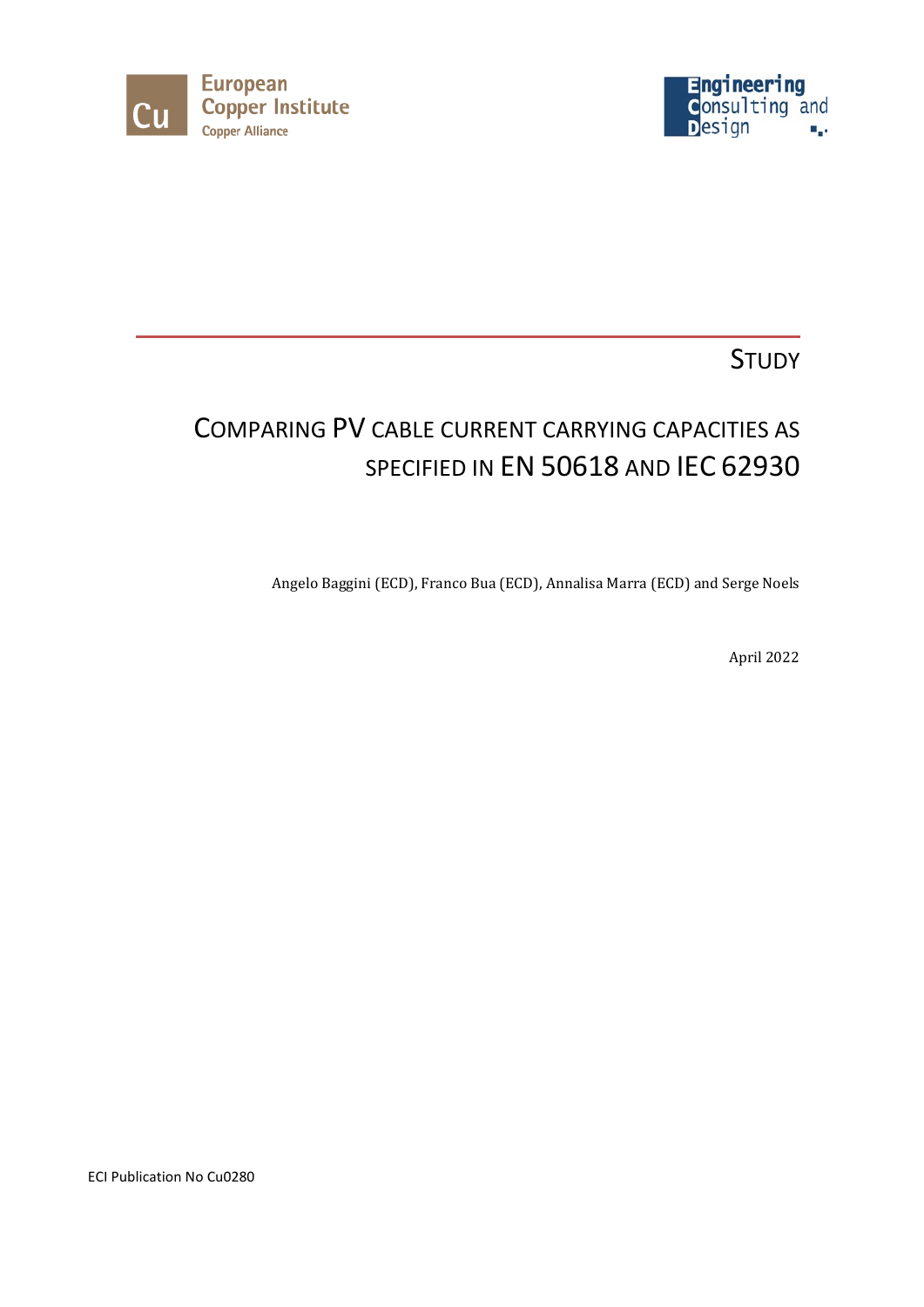#### **Document Issue Control Sheet**

|                               | Document Title:   Study – Comparing PV cable current carrying capacities as specified<br>in EN 50618 and IEC62930 |
|-------------------------------|-------------------------------------------------------------------------------------------------------------------|
| Publication No:   Cu0280      |                                                                                                                   |
| Issue: 01                     |                                                                                                                   |
| Release: Public               |                                                                                                                   |
| Content provider(s)           | Angelo Baggini, Franco Bua, Annalisa Marra, Serge Noels                                                           |
| Author(s):                    | Angelo Baggini, Franco Bua, Annalisa Marra, Serge Noels                                                           |
| Editorial and language review | Bruno De Wachter, Andrew Wilson                                                                                   |
|                               | Content review:   Angelo Baggini, Franco Bua, Annalisa Marra, Serge Noels                                         |

### **Document History**

| Issue        | Date       | Purpose |
|--------------|------------|---------|
| $\mathbf{1}$ | April 2022 |         |
|              |            |         |
| 2            |            |         |
|              |            |         |
| 3            |            |         |
|              |            |         |

### **Disclaimer**

While this publication has been prepared with care, European Copper Institute and other contributors provide no warranty with regards to the content and shall not be liable for any direct, incidental or consequential damages that may result from the use of the information or the data contained.

Copyright© European Copper Institute.

Reproduction is authorized providing the material is unabridged and the source is acknowledged.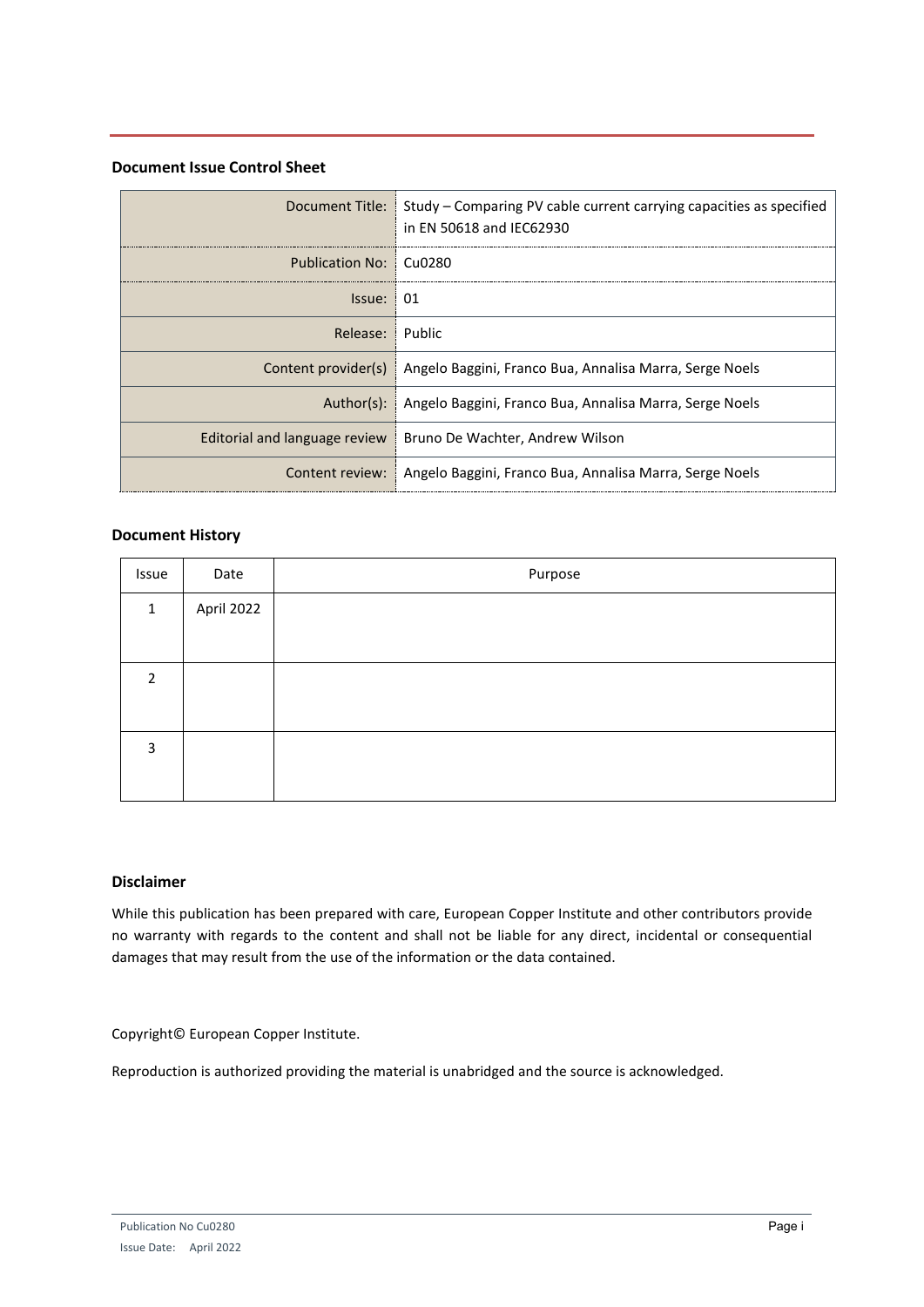# **CONTENTS**

| $\label{lem:1} \textbf{Introduction} \textbf{.} \textbf{.} \textbf{.} \textbf{.} \textbf{.} \textbf{.} \textbf{.} \textbf{.} \textbf{.} \textbf{.} \textbf{.} \textbf{.} \textbf{.} \textbf{.} \textbf{.} \textbf{.} \textbf{.} \textbf{.} \textbf{.} \textbf{.} \textbf{.} \textbf{.} \textbf{.} \textbf{.} \textbf{.} \textbf{.} \textbf{.} \textbf{.} \textbf{.} \textbf{.} \textbf{.} \textbf{.} \textbf{.} \textbf{.} \textbf$ |  |
|-------------------------------------------------------------------------------------------------------------------------------------------------------------------------------------------------------------------------------------------------------------------------------------------------------------------------------------------------------------------------------------------------------------------------------------|--|
|                                                                                                                                                                                                                                                                                                                                                                                                                                     |  |
|                                                                                                                                                                                                                                                                                                                                                                                                                                     |  |
|                                                                                                                                                                                                                                                                                                                                                                                                                                     |  |
|                                                                                                                                                                                                                                                                                                                                                                                                                                     |  |
|                                                                                                                                                                                                                                                                                                                                                                                                                                     |  |
|                                                                                                                                                                                                                                                                                                                                                                                                                                     |  |
|                                                                                                                                                                                                                                                                                                                                                                                                                                     |  |
|                                                                                                                                                                                                                                                                                                                                                                                                                                     |  |
|                                                                                                                                                                                                                                                                                                                                                                                                                                     |  |
|                                                                                                                                                                                                                                                                                                                                                                                                                                     |  |
|                                                                                                                                                                                                                                                                                                                                                                                                                                     |  |
|                                                                                                                                                                                                                                                                                                                                                                                                                                     |  |
|                                                                                                                                                                                                                                                                                                                                                                                                                                     |  |
|                                                                                                                                                                                                                                                                                                                                                                                                                                     |  |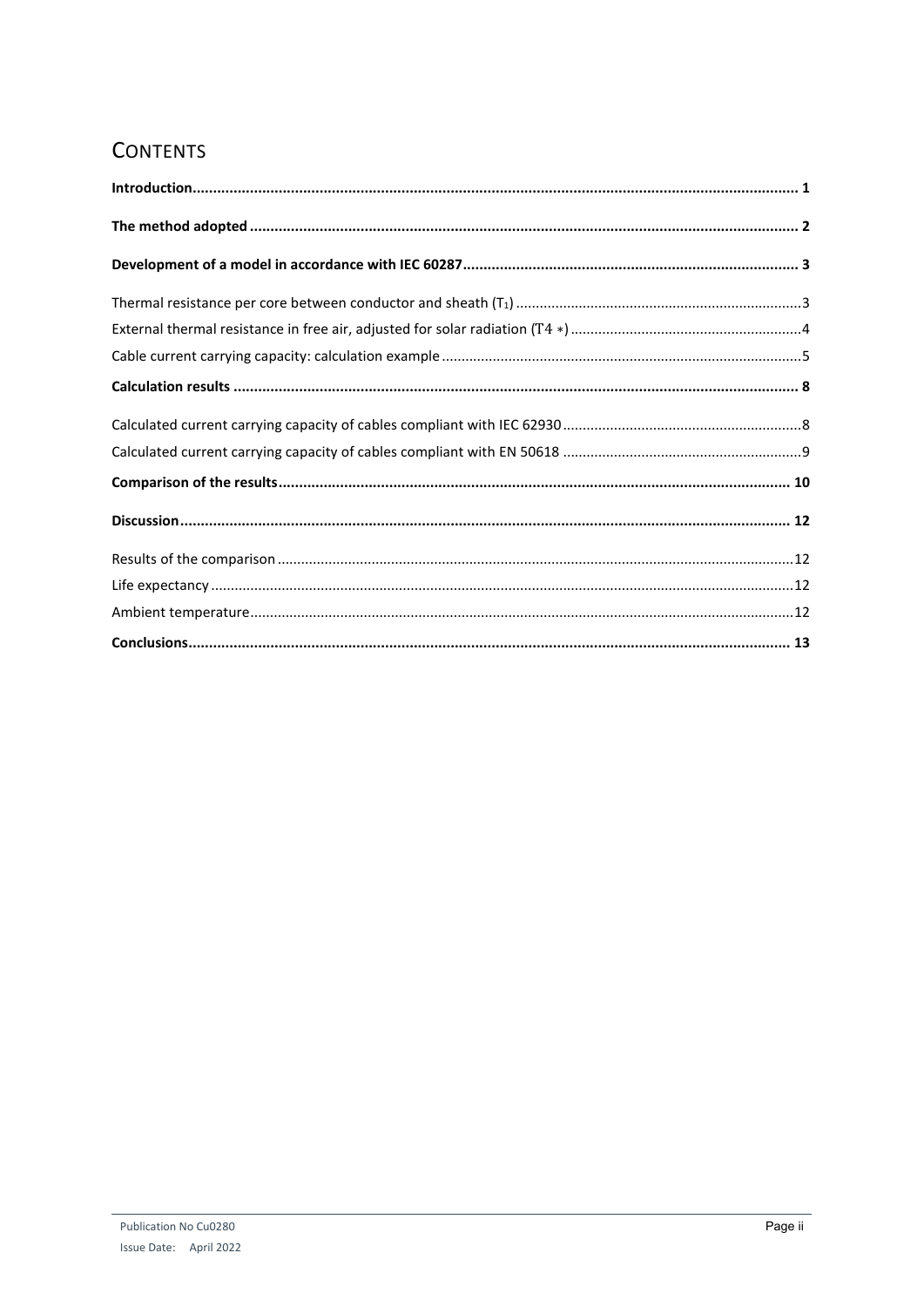### <span id="page-3-0"></span>INTRODUCTION

The Copper Alliance assessed and compared the current carrying capacities of PV cables as specified in the European standard EN 50618, and international standard IEC 62930.

EN 50618 – *Electric cables for photovoltaic systems* – applies to low smoke, halogen-free, flexible, single-core, cross-linked insulated power cables with a cross-linked sheath, designed to be used on the direct current (DC) side of photovoltaic systems, with a nominal DC voltage up to and including 1.5 kV between conductors and between conductor and earth. The cables are suitable for use with Class II electrical equipment and are designed to operate safely at a continuous conductor temperature of maximum 90°C (normal operating conditions), with temporary peaks up to 120°C at a maximum ambient temperature of 90°C, permitted for a total maximum duration of 20,000 hours over the cable's lifetime. The expected lifetime under normal operating conditions is 25 years. The current carrying capacities listed in EN 50618 limit the conductor temperature to 120°C at an ambient temperature of 60°C.

IEC 62930 – *Electric cables for photovoltaic systems with a voltage rating of 1.5 kV DC* – applies to single-core cross-linked insulated power cables with cross-linked sheath. These cables are for use on the direct current (DC) side of photovoltaic systems, with a rated DC voltage up to and including 1.5 kV between conductors and between conductor and earth. This document covers halogen-free low smoke cables and cables that can contain halogens. The cables are suitable for use with Class II equipment as defined in IEC 61140. The cables are designed to operate safely at a continuous conductor temperature of maximum 90°C (normal operating conditions), with temporary peaks up to a conductor temperature of 120°C at a maximum ambient temperature of 90°C, permitted for a total maximum duration of 20,000 hours over the lifetime of the cable. The expected lifetime under normal operating conditions is 25 years. The current carrying capacities listed in IEC 62930 limit the conductor temperature to 90°C at an ambient temperature of 30°C.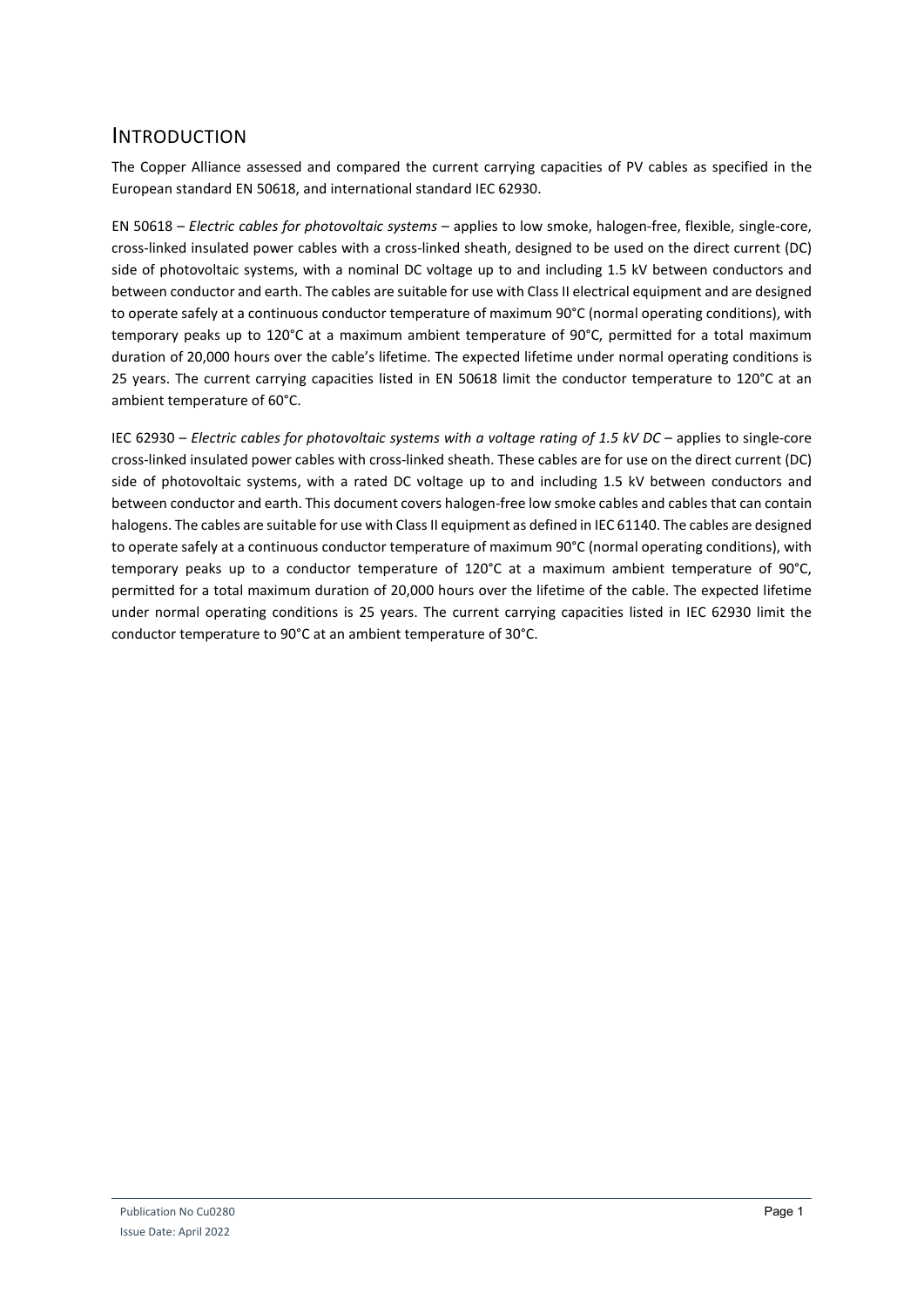# <span id="page-4-0"></span>THE METHOD ADOPTED

The analysis is in three steps:

- Development of a model for calculating the current carrying capacity of the cables in accordance with the method described in IEC 60287-1-1 (*Electric cables – Calculation of the current rating – Part 1.1: Current rating equations (100% load factor) and calculations of losses – General*);
- Calculation of the current carrying capacity of the cables in accordance with the assumptions defined by EN 50618 and IEC 62930;
- Comparison of the results.

To be particularly cautious, the calculations were carried out for a single cable in free air. The other two installation modes included in EN 50618 and IEC 62930 – a single cable on a surface, and two loaded cables on a surface touching each other – are not specified with sufficient detail to allow for a robust calculation of current carrying capacity using the method described in IEC 60287.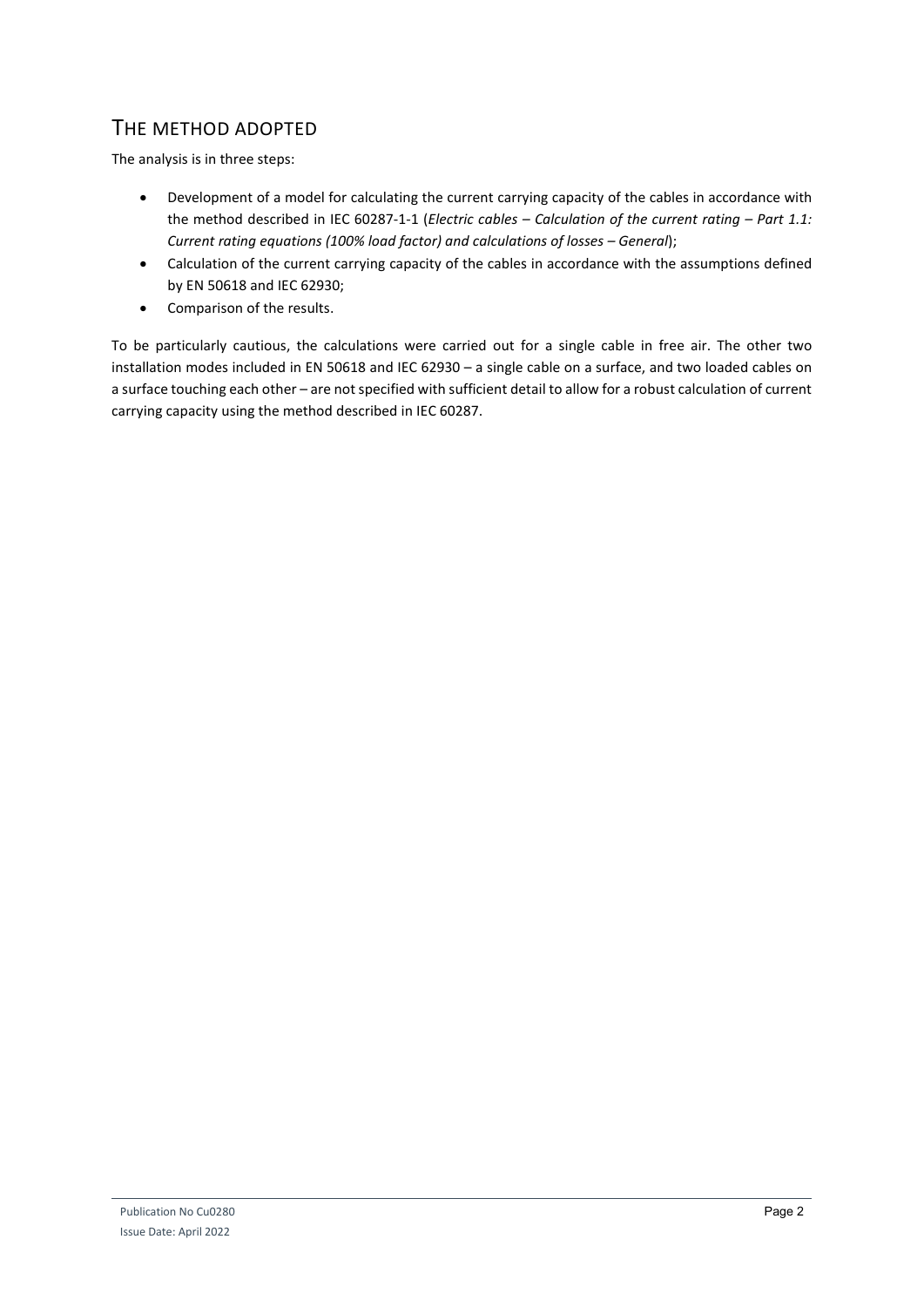# <span id="page-5-0"></span>DEVELOPMENT OF A MODEL IN ACCORDANCE WITH IEC 60287

The IEC 60287 series provides a general method for calculating the current carrying capacity of power cables assuming 100% load factor. There is no reference to life expectancy in IEC 60287.

According to this standard, the current carrying capacity of DC power cables exposed to solar radiation can be calculated as follows (clause 1.4.4.2):

$$
I = \sqrt[2]{\frac{\Delta\theta - \sigma \cdot D_e^* \cdot H \cdot T_4^*}{R' \cdot T_1 + nR' \cdot T_2 + nR' \cdot (T_3 + T_4^*)}}
$$

#### **EQUATION 1 – GENERAL FORMULA TO DETERMINATE THE CURRENT CARRYING CAPACITY OF A CABLE**

where:

- $-\Delta\theta$  is the permissible temperature rise of the conductor above the ambient temperature [K]
- $\sigma$  is the solar radiation absorption coefficient of the cable surface
- $D_e^*$  is the external diameter of the cable [m]
- $H$  is the solar radiation intensity  $[W/m^2]$
- $T_4^*$  is the external thermal resistance in free air, adjusted for solar radiation [K\*m/W]
- $R'$  is the DC resistance of the conductor at maximum operating temperature  $[\Omega^*m]$
- $T_1$  is the thermal resistance per core between conductor and sheath  $[K^*m/W]$
- $\eta$  is the number of conductors in a cable
- $T_2$  is the thermal resistance between sheath and armour [K\*m/W]
- $T_3$  is the thermal resistance of external serving [K\*m/W]

In this study, PV power cables with copper conductor and EPR insulation in accordance with IEC 62930 and EN 50618 are considered. Under these assumptions, we can consider that  $T_2 = 0$ ,  $T_3 = 0$  and  $n = 1$ , and the current carrying capacity can be determined using the following formula:

$$
I = \sqrt[2]{\frac{\Delta\theta - \sigma \cdot D_e^* \cdot H \cdot T_4^*}{R' \cdot T_1 + R' \cdot T_4^*}}
$$

#### **EQUATION 2 – FORMULA USED TO DETERMINATE THE PV CABLES' CURRENT CARRYING CAPACITY.**

<span id="page-5-2"></span>The DC resistance per unit length of the conductor at its maximum operating temperature is given by:

$$
R' = R_0[1 + \alpha_{20}(\theta - 20)]
$$

where:

- $-$  R<sub>0</sub> is the DC resistance of the conductor at 20°C, calculated using the resistivity values given in Table 1 of IEC 60228-1-1 [Ω/m]
- $\alpha_{20}$  is the constant mass temperature coefficient at 20°C per kelvin (Table 1 of IEC 60228-1-1)<br>  $\alpha_{20}$  is the maximum conductor operating temperature <sup>[°</sup>C]
- $\theta$  is the maximum conductor operating temperature [°C]

The thermal resistances  $T_1$  and  $T_4$ \* can be calculated as outlined in the following paragraphs.

### <span id="page-5-1"></span>THERMAL RESISTANCE PER CORE BETWEEN CONDUCTOR AND SHEATH  $(T_1)$

The thermal resistance between one conductor and the sheath  $T_1$  is given by: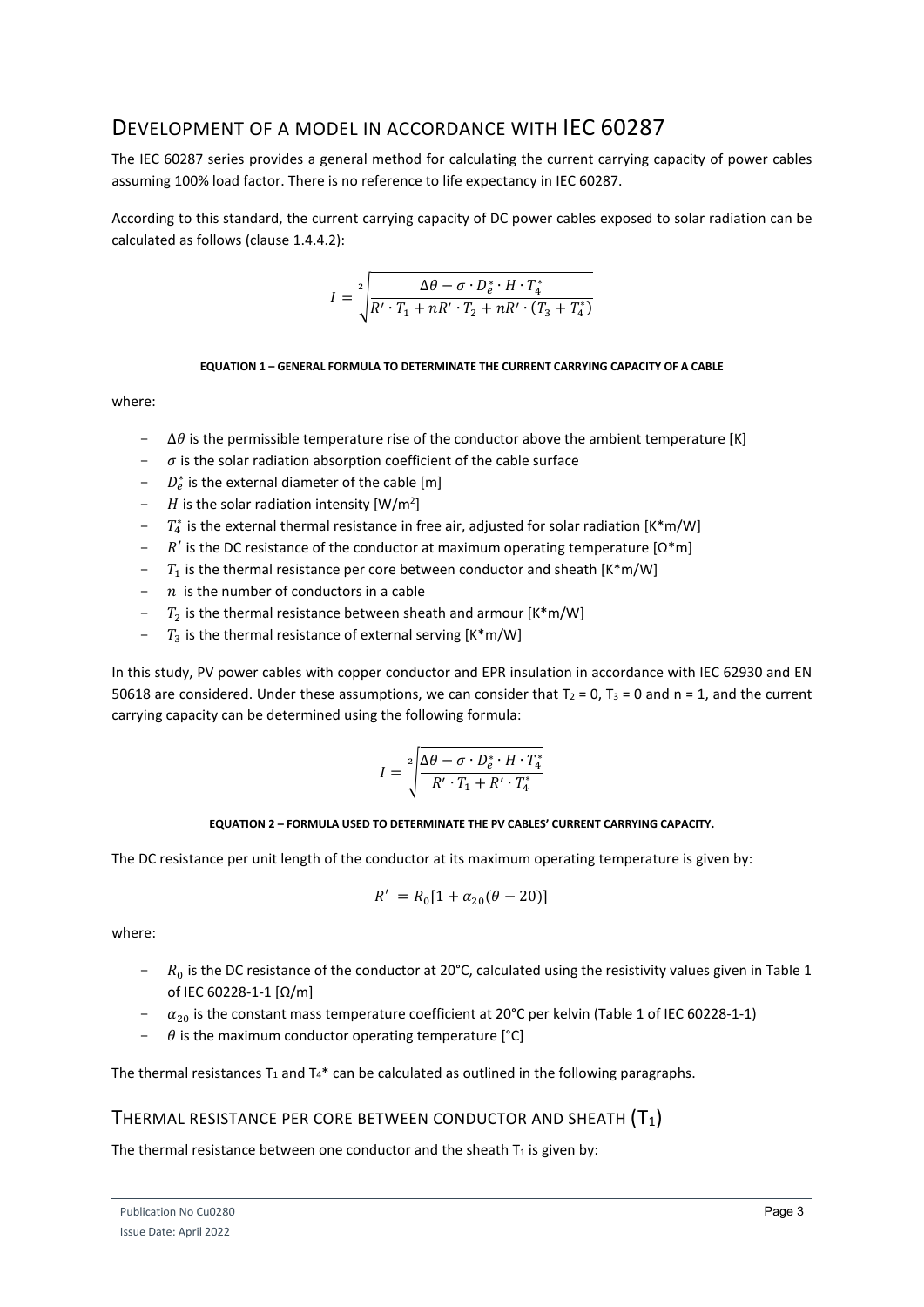$$
T_1 = \frac{\rho_T}{2\pi} \ln\left[1 + \frac{2t_1}{d_c}\right]
$$

where:

- $\rho_T$  is the thermal resistivity of the insulation [K\*m/W]
- $d_c$  is the conductor diameter [mm]
- $t_1$  is the thickness of the insulation between conductor and sheath [mm]

# <span id="page-6-0"></span>EXTERNAL THERMAL RESISTANCE IN FREE AIR, ADJUSTED FOR SOLAR RADIATION  $\left(T^*_4\right)$

External thermal resistance T4\* in free air, adjusted for solar radiation, can be calculated using the following formula:

$$
T_4^* = \frac{1}{\pi D_e^* h \left(\Delta \theta_s\right)^{1/4}}
$$

where:

- *- h* is the heat dissipation coefficient  $[W/m^2 (K)^{5/4}]$
- $D_e^*$  is the external diameter of the cable [m]
- $-\Delta\theta_s$  is the excess of the cable surface temperature above the ambient temperature [K]

*h* is obtained from the following formula, using the values of Z, E, and d as given in Table 2 of IEC 60287-2-1 (see *[Table 1 – Values for Z, E and d for black surfaces of cables in free air\)](#page-6-1)*:

$$
h = \frac{Z}{(D_e^*)^d} + E
$$

The parameter  $(A\theta_s)^{1/4}$  can be obtained using the following iteration:

- Set the initial value of  $(\Delta \theta_s)^{1/4} = 2$ 

- Calculate 
$$
(\Delta \theta_s)_{n+1}^{1/4}
$$
 as:  $(\Delta \theta_s)_{n+1}^{1/4} = \sqrt[4]{\frac{\Delta \theta - \Delta \theta_{ds}}{1 + K_A(\Delta \theta_s)_n^{1/4}}}$ 

- Reiterate until 
$$
(\Delta \theta_s)_{n+1}^{1/4} - (\Delta \theta_s)_{n+1}^{1/4} \leq 0.001
$$

Parameter *K*<sub>A</sub> and factor  $\Delta\theta_{ds}$ , with solar radiation as a function of the temperature difference, can be calculated as:

$$
K_A = \pi D_e^* h T_1
$$

$$
\Delta\theta_{ds} = \sigma D_e^* H T_1
$$

where:

- *- h* is the heat dissipation coefficient  $[W/m^2 (K)^{5/4}]$
- $T_1$  is the thermal resistance per core between conductor and sheath  $[K^*m/W]$
- $-$  *H* is the solar radiation intensity  $[W/m^2]$
- $\sigma$  is the solar radiation absorption coefficient of the cable surface
- <span id="page-6-1"></span> $D_e^*$ : is the external diameter of cable [m].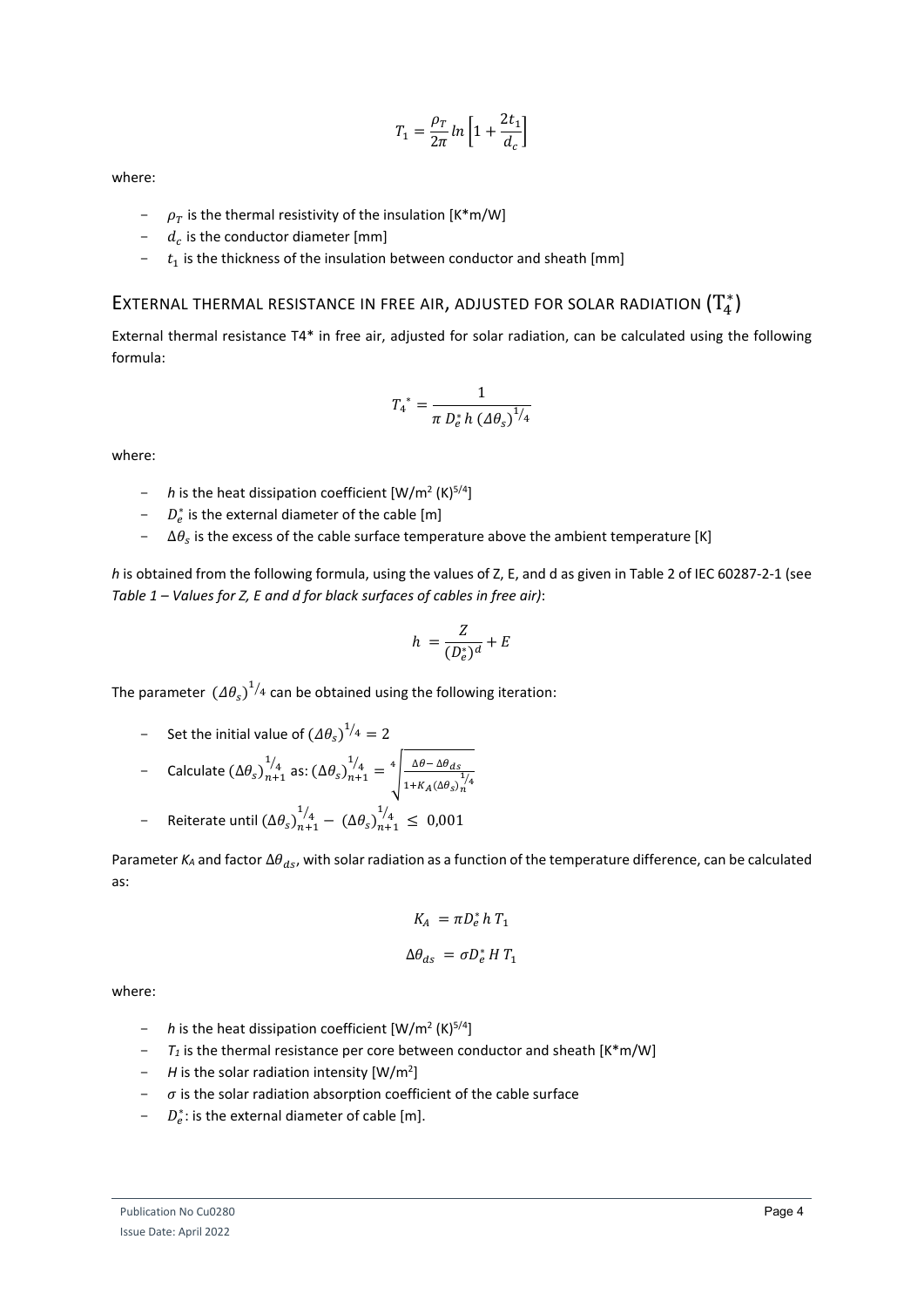| No.                                                                                                                                                                                                  | Installation                                    | d    | Mode |      |                               |  |  |
|------------------------------------------------------------------------------------------------------------------------------------------------------------------------------------------------------|-------------------------------------------------|------|------|------|-------------------------------|--|--|
| Installation on non-continuous brackets, ladder supports or cleats, $D_e^*$ not greater than 0,15 m                                                                                                  |                                                 |      |      |      |                               |  |  |
| $\mathbf{1}$                                                                                                                                                                                         | Single cable <sup>a</sup>                       | 0,21 | 3,94 | 0,60 | $\geqslant$ 0.3 $D_{\rm e}^*$ |  |  |
| 2                                                                                                                                                                                                    | Two cables touching, horizontal                 | 0,29 | 2,35 | 0,50 | $> 0.5 D_e^*$<br>$\sqrt{2}$   |  |  |
| 3                                                                                                                                                                                                    | Three cables in trefoil                         | 0,96 | 1,25 | 0,20 | $\ge 0.5 D_e^*$               |  |  |
| 4                                                                                                                                                                                                    | Three cables touching, horizontal               | 0,62 | 1,95 | 0,25 | $\geq 0.5 D_e^*$<br>$\infty$  |  |  |
| 5                                                                                                                                                                                                    | Two cables touching, vertical                   | 1,42 | 0,86 | 0,25 | $78.50$<br>$8.50$             |  |  |
| 6                                                                                                                                                                                                    | Two cables spaced, $D_e^*$ vertical             | 0,75 | 2,80 | 0,30 | $\ge 0.5 D_e^*$               |  |  |
| $\overline{7}$                                                                                                                                                                                       | Three cables touching, vertical                 | 1,61 | 0,42 | 0,20 | $\geq 1.0 D_e^*$              |  |  |
| 8                                                                                                                                                                                                    | Three cables spaced, $D_e^*$ vertical           | 1,31 | 2,00 | 0,20 | $\ge 0.5 D_e^*$               |  |  |
| Installation clipped direct to a vertical wall ( $D_{\rm e}^*$ not greater than 0,08 m)                                                                                                              |                                                 |      |      |      |                               |  |  |
| 9                                                                                                                                                                                                    | Single cable                                    | 1,69 | 0,63 | 0,25 |                               |  |  |
| 10                                                                                                                                                                                                   | Three cables in trefoil<br>0,94<br>0,79<br>0,20 |      |      |      |                               |  |  |
| <sup>a</sup> Values for a "single cable" also apply to each cable of a group when they are spaced horizontally with a<br>clearance between cables of at least 0,75 times the cable overall diameter. |                                                 |      |      |      |                               |  |  |

### **TABLE 1 – VALUES FOR Z, E, AND D FOR BLACK SURFACES OF CABLES IN FREE AIR (TABLE 2 OF IEC 60287-2-1)**

#### <span id="page-7-0"></span>CABLE CURRENT CARRYING CAPACITY: CALCULATION EXAMPLE

<span id="page-7-1"></span>The input parameters to calculate the current carrying capacity of a 1.5 mm<sup>2</sup> cable with the formulae described above are listed in [Table](#page-7-1) 2. The figures in blue are values taken from standard tables, cable manufacturer datasheets, or are otherwise known values.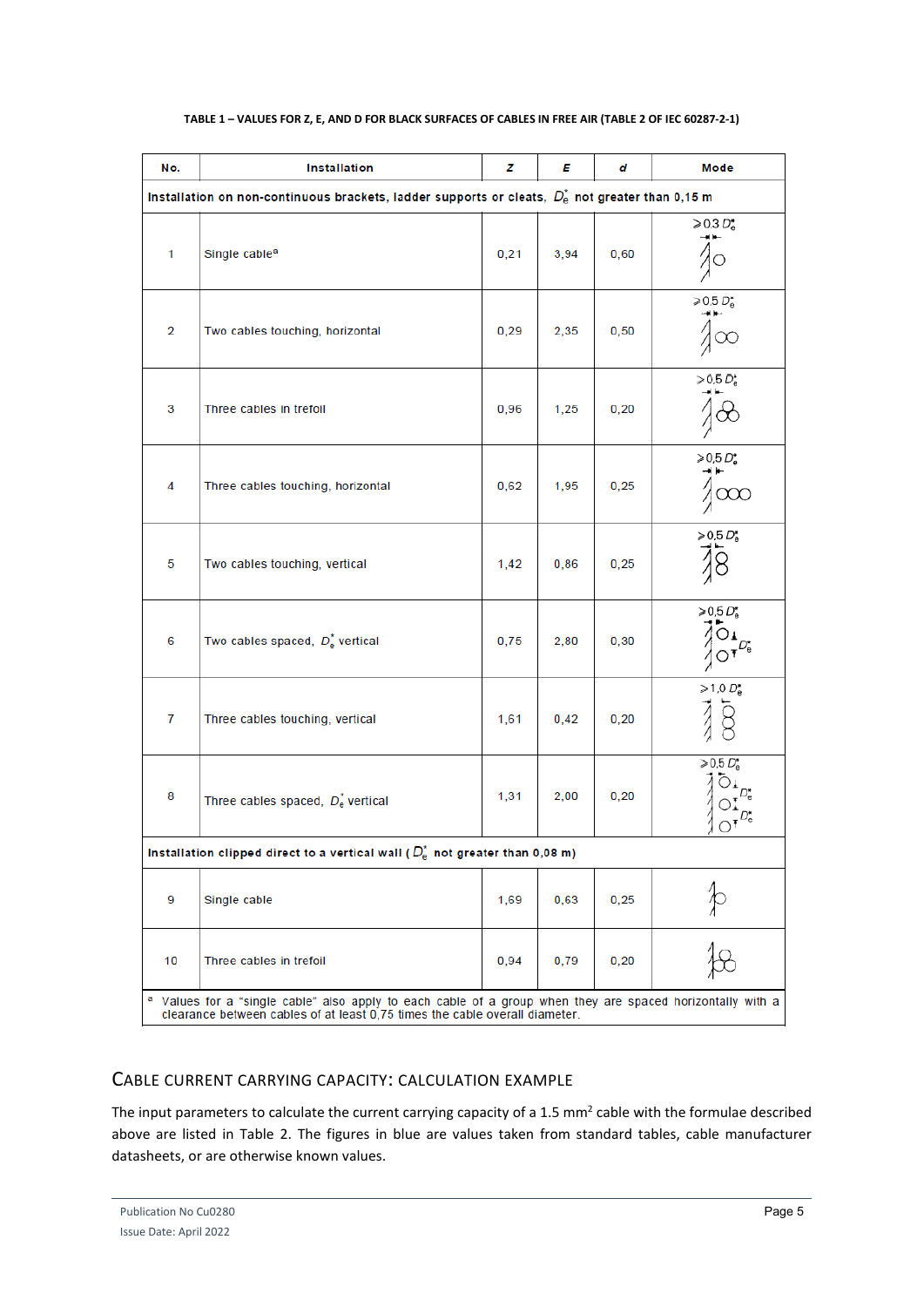#### **TABLE 2 – CABLE AND AMBIENT CHARACTERISTICS**

| <b>Cable characteristics</b>                          |              |  |  |  |  |
|-------------------------------------------------------|--------------|--|--|--|--|
| Type of installation                                  | single cable |  |  |  |  |
| Number of conductors in the cable                     | $\mathbf{1}$ |  |  |  |  |
| Insulating material                                   | <b>PE</b>    |  |  |  |  |
| Thermal resistivity of the material ( $p_T$ ) [K*m/W] | 3.5          |  |  |  |  |
| Conductor material                                    | Rame         |  |  |  |  |
| Tconductor [°C]                                       | 90           |  |  |  |  |
| Cable cross section [mm <sup>2</sup> ]                | 1.5          |  |  |  |  |
| Sigma $(σ)$                                           | 0.4          |  |  |  |  |
| <b>Ambient characteristics</b>                        |              |  |  |  |  |
| Irradiation H $[W/m^2]$                               | 1000         |  |  |  |  |
| T <sub>ambient</sub> [°C]                             | 30           |  |  |  |  |

To calculate the thermal resistance per core between conductor and sheath  $(T_1)$ , the insulation thickness and cable diameter are required[. Table 3](#page-8-0) lists the input data and the result of the calculation.

<span id="page-8-0"></span>

| TABLE 3 - CALCULATION OF THE THERMAL RESISTANCE PER CORE BETWEEN CONDUCTOR AND SHEATH (T1) |  |
|--------------------------------------------------------------------------------------------|--|
|                                                                                            |  |

| Thermal resistance between conductor core and sheath T1 |         |  |  |  |
|---------------------------------------------------------|---------|--|--|--|
| $T_1$ [K*m/W]                                           | 0.35886 |  |  |  |
| $t_1$ [mm]                                              | 0.7     |  |  |  |
| dc [mm]                                                 | 1.55    |  |  |  |

The external thermal resistance in free air, adjusted for solar radiation (T4), requires the external cable diameter and parameters Z, E, and d (see Table 1 *[– Values for Z, E and d for black surfaces of cables in free air](#page-6-1)*) as input values in the formulae discussed in the previous paragraph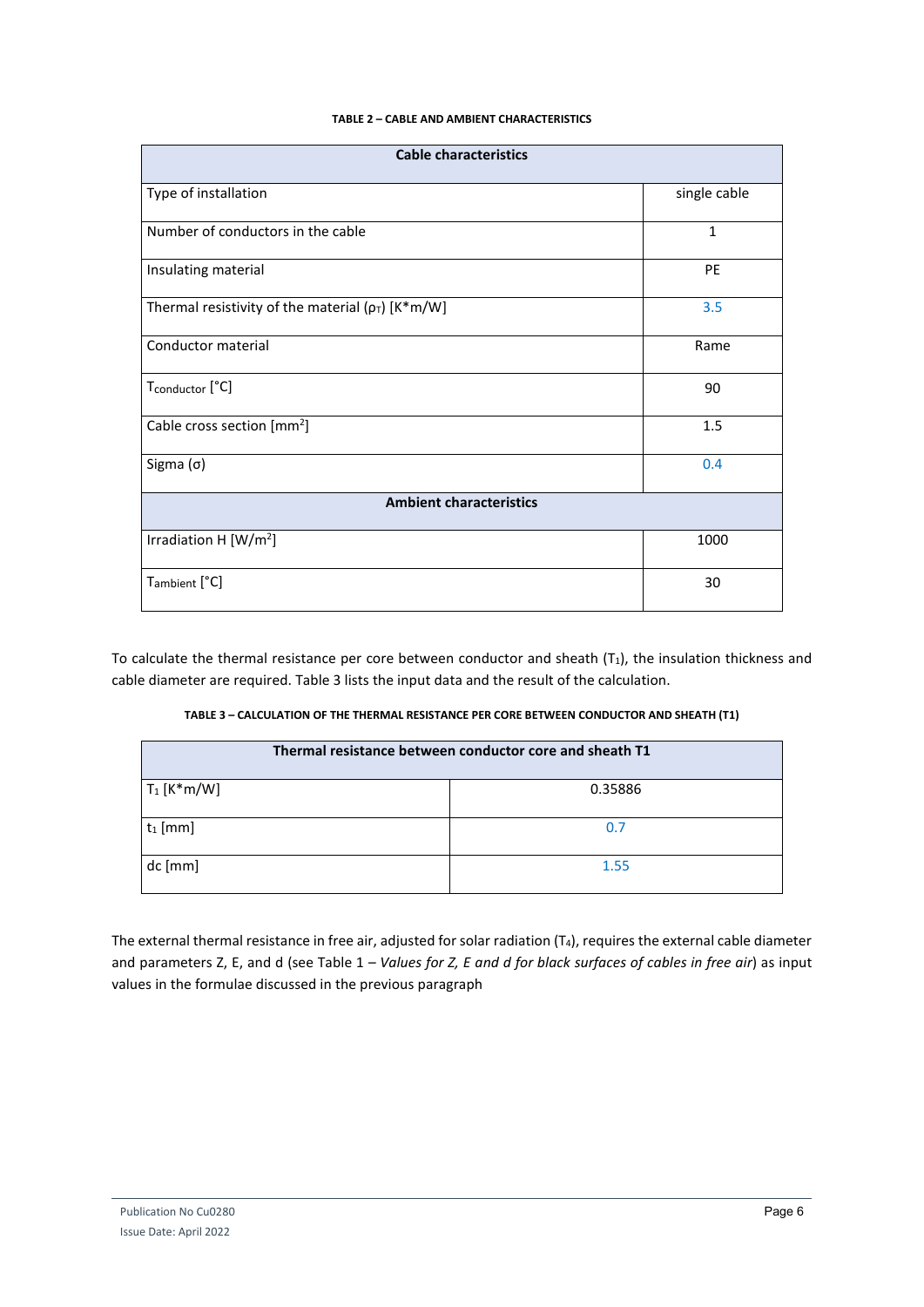| TABLE 4 - CALCULATION OF THE EXTERNAL THERMAL RESISTANCE IN FREE AIR (T <sub>4</sub> ) |  |  |  |  |
|----------------------------------------------------------------------------------------|--|--|--|--|
|----------------------------------------------------------------------------------------|--|--|--|--|

| Thermal resistance between the external surface of the cable and the surrounding medium, $T_4$<br>and $Ta^*$ |              |  |  |  |
|--------------------------------------------------------------------------------------------------------------|--------------|--|--|--|
| $T_4 / T_4$ * [K*m/W]                                                                                        | 2.70328      |  |  |  |
| $D^*e[m]$                                                                                                    | 0.00455      |  |  |  |
| Doc [mm]                                                                                                     | $\mathbf{0}$ |  |  |  |
| h [[K*m <sup>2</sup> /W <sup>5/4</sup> ]                                                                     | 9.27996      |  |  |  |
| Z                                                                                                            | 0.21         |  |  |  |
| E                                                                                                            | 3.94         |  |  |  |
| $\sf d$                                                                                                      | 0.6          |  |  |  |
| KA                                                                                                           | 0.05         |  |  |  |
| $\Delta\theta$ [°C]                                                                                          | 60           |  |  |  |
| $\Delta\theta$ ds [K]                                                                                        | 0.65281      |  |  |  |
| $\Delta \theta s^{1/4}$ [K <sup>1/4</sup> ]                                                                  | 2.79004      |  |  |  |

The final step is to calculate the electrical resistance of the conductor at cable temperature.

#### **TABLE 5 – CALCULATION OF THE ELECTRICAL RESISTANCE OF THE CONDUCTOR AT A GIVEN CONDUCTOR TEMPERATURE, AND OF THE CABLE CURRENT CARRYING CAPACITY**

| Calculation of cable current carrying capacity |            |  |  |  |  |
|------------------------------------------------|------------|--|--|--|--|
| $R'(\theta) [\Omega]$                          | 0.01466    |  |  |  |  |
| $\rho'(\theta)$ [ $\Omega.m$ ]                 | 2.1984E-08 |  |  |  |  |
| $p20$ [ $\Omega$ .m]                           | 1.7241E-08 |  |  |  |  |
| α20 [1/°C]                                     | 0.00393    |  |  |  |  |
| $\mathsf{I}$ [A]                               | 35.03375   |  |  |  |  |

With this we have all the input values needed to calculate the current carrying capacity using [Equation 2.](#page-5-2) The result for a 1.5 mm<sup>2</sup> cable can be found in the first line of Table 7.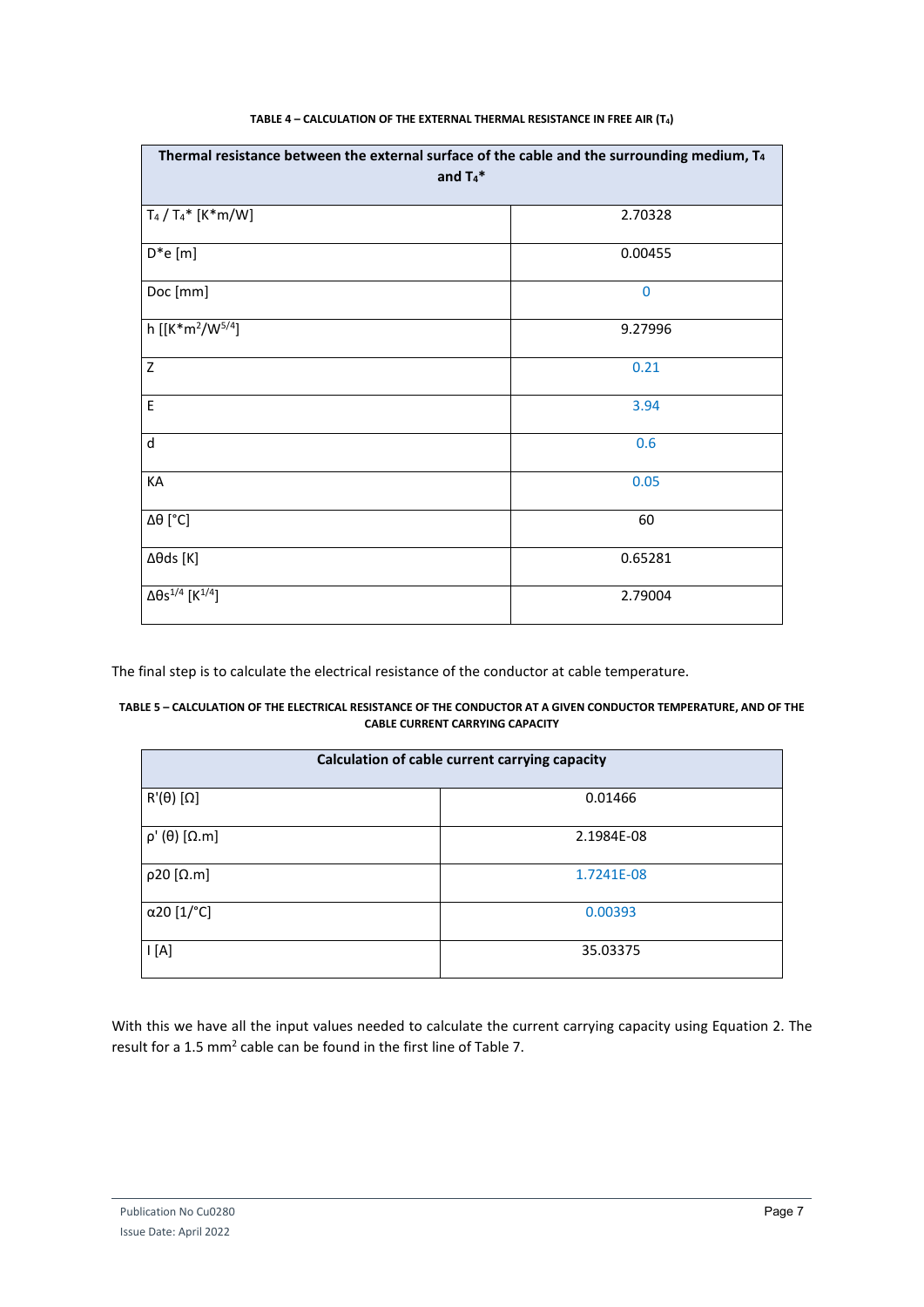# <span id="page-10-0"></span>CALCULATION RESULTS

The current carrying capacity calculated using the method set by IEC 60287-1-1, with the cable and ambient characteristics in IEC 62930 and EN 50618, is as follows.

### <span id="page-10-1"></span>CALCULATED CURRENT CARRYING CAPACITY OF CABLES COMPLIANT WITH IEC 62930

<span id="page-10-3"></span>The current carrying capacities were calculated using the above procedure and based on assumptions listed in *[Table 6](#page-10-3)*.

| Ambient temperature   | From $0^{\circ}$ C to $80^{\circ}$ C |
|-----------------------|--------------------------------------|
| Conductor temperature | $90^{\circ}$ C                       |
| Insulation material   | PF                                   |
| Conductor material    | Copper                               |
| Irradiation           | 1000 W/m <sup>2</sup>                |
| Installation mode     | Single cable in free air             |

#### **TABLE 6 – DATA USED TO CALCULATE THE CABLES CURRENT CARRYING CAPACITIES**

The results are given in [Table 7.](#page-10-2)

#### <span id="page-10-2"></span>**TABLE 7 – CABLE CURRENT CARRYING CAPACITY [A] AS A FUNCTION OF CONDUCTOR CROSS SECTION AND AMBIENT TEMPERATURE (Тсонристок МАХ. = 90°С).**

| <b>Cross</b><br>section<br>[mm <sup>2</sup> ] | Ambient temperature [°C] |         |         |         |         |        |        |        |        |
|-----------------------------------------------|--------------------------|---------|---------|---------|---------|--------|--------|--------|--------|
|                                               | $\mathbf{0}$             | 10      | 20      | 30      | 40      | 50     | 60     | 70     | 80     |
| 1.5                                           | 45.63                    | 42.30   | 38.78   | 35.03   | 30.99   | 26.55  | 21.50  | 15.40  | 10.64  |
| 4                                             | 80.49                    | 74.57   | 69.43   | 61.64   | 54.45   | 46.54  | 37.56  | 26.65  | 14.05  |
| 10                                            | 139.05                   | 128.73  | 117.83  | 106.22  | 93.68   | 79.89  | 64.20  | 45.03  | 30.03  |
| 25                                            | 248.92                   | 230.33  | 210.69  | 189.74  | 167.09  | 142.10 | 113.54 | 78.28  | 49.82  |
| 50                                            | 389.04                   | 359.84  | 328.95  | 295.99  | 260.31  | 220.89 | 175.69 | 119.40 | 72.91  |
| 95                                            | 588.85                   | 544.43  | 497.43  | 447.23  | 392.87  | 332.69 | 263.50 | 176.66 | 103.24 |
| 150                                           | 794.64                   | 734.63  | 671.11  | 603.21  | 529.57  | 447.93 | 353.76 | 234.71 | 131.07 |
| 240                                           | 1088.97                  | 1006.64 | 919.42  | 826.10  | 724.78  | 612.25 | 482.04 | 316.14 | 166.95 |
| 400                                           | 1533.33                  | 1417.20 | 1294.11 | 1162.29 | 1019.01 | 859.60 | 674.59 | 436.99 | 215.84 |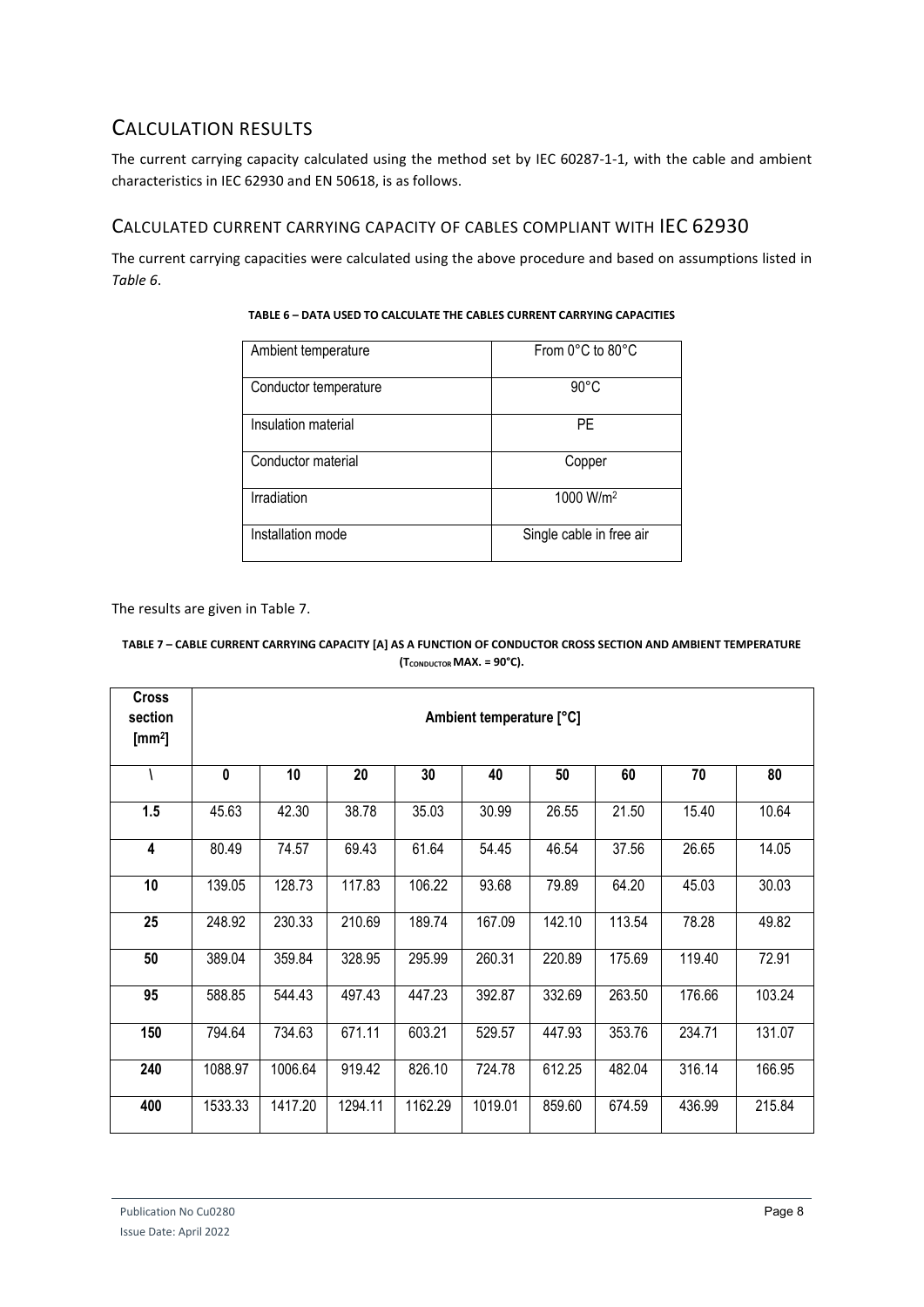### <span id="page-11-0"></span>CALCULATED CURRENT CARRYING CAPACITY OF CABLES COMPLIANT WITH EN 50618

<span id="page-11-1"></span>The current carrying capacities were calculated using the above procedure and based on assumptions listed in *[Table 8](#page-11-1)*.

| Ambient temperature   | From 0°C to 90°C         |
|-----------------------|--------------------------|
| Conductor temperature | $120^{\circ}$ C          |
| Insulation material   | PF                       |
| Conductor material    | Copper                   |
| Irradiation           | 1000 W/m <sup>2</sup>    |
| Installation mode     | Single cable in free air |

**TABLE 8 – DATA USED TO CALCULATE THE CABLES' CURRENT CARRYING CAPACITIES**

The results are given in *[Table 9](#page-11-2)*.

#### <span id="page-11-2"></span>**TABLE 9 – CABLE CURRENT CARRYING CAPACITY [A] AS A FUNCTION OF CONDUCTOR CROSS SECTION AND AMBIENT TEMPERATURE (TCONDUCTOR MAX. = 120°C).**

| Cross                         |                          |         |         |         |         |         |         |        |        |        |
|-------------------------------|--------------------------|---------|---------|---------|---------|---------|---------|--------|--------|--------|
| section<br>[mm <sup>2</sup> ] | Ambient temperature [°C] |         |         |         |         |         |         |        |        |        |
|                               | 0                        | 10      | 20      | 30      | 40      | 50      | 60      | 70     | 80     | 90     |
| 1.5                           | 52.41                    | 49.61   | 46.69   | 43.66   | 40.47   | 37.10   | 34.14   | 29.65  | 25.40  | 20.57  |
| 4                             | 92.59                    | 87.60   | 82.42   | 77.01   | 71.34   | 65.35   | 58.98   | 52.09  | 44.53  | 35.94  |
| 10                            | 160.16                   | 151.48  | 142.45  | 133.04  | 123.16  | 112.73  | 101.62  | 89.63  | 76.43  | 61,42  |
| 25                            | 286.94                   | 271.33  | 255.09  | 238.15  | 220.37  | 201.58  | 181.53  | 159.86 | 135.95 | 108.63 |
| 50                            | 448.85                   | 424.33  | 398.83  | 372.22  | 344.27  | 314.73  | 283.18  | 249.05 | 211.33 | 168.09 |
| 95                            | 679.88                   | 642.61  | 603.86  | 563.38  | 520.88  | 475.92  | 427.89  | 375.87 | 318.30 | 252.10 |
| 150                           | 917.45                   | 867.18  | 814.90  | 760.26  | 702.85  | 642.08  | 577.12  | 506.66 | 428.55 | 338.46 |
| 240                           | 1257.33                  | 1188.46 | 1116.79 | 1041.87 | 963.10  | 879.65  | 790.37  | 693.43 | 585.76 | 461.19 |
| 400                           | 1770.64                  | 1673.63 | 1572.63 | 1467.01 | 1355.90 | 1238.13 | 1112.02 | 974.93 | 822.42 | 645.41 |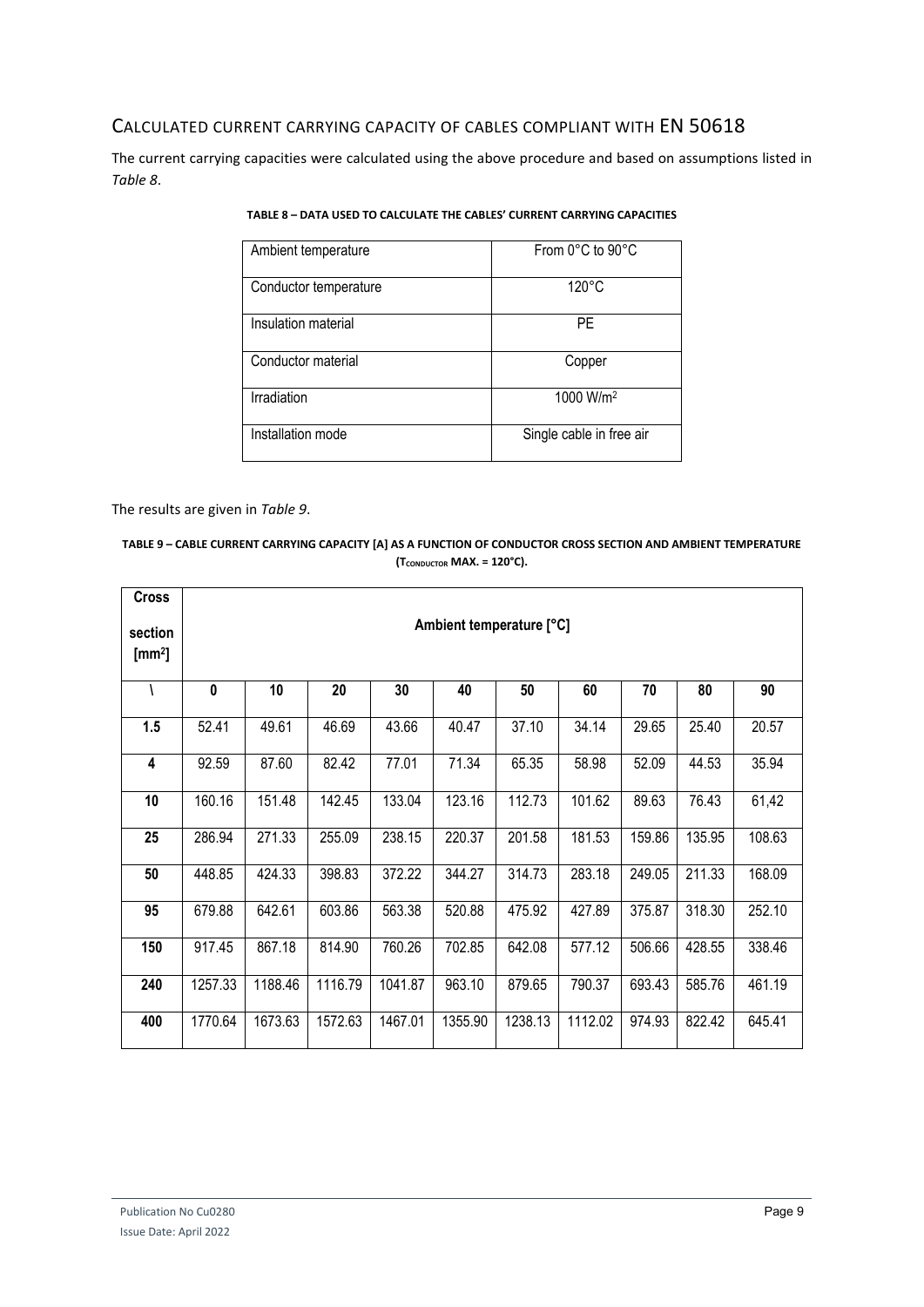# <span id="page-12-0"></span>COMPARISON OF THE RESULTS

To compare the calculated current carrying capacities with those given in IEC 62930 and EN 50618, we must use:

- the same ambient temperature as the standards (i.e., 30°C for IEC 62930 and 60°C for EN 50618), and
- the same continuous maximum conductor temperature (i.e., 90°C for IEC 62930 and 120°C for EN 50618).

[Figure 1](#page-12-1) an[d Figure 2](#page-12-2) compare the calculated figures with those given in IEC 62930 and EN 50618 respectively.



<span id="page-12-1"></span>**FIGURE 1 – COMPARISON OF CALCULATED CURRENT CARRYING CAPACITIES WITH THOSE GIVEN IN IEC 62930 (AMBIENT TEMPERATURE 30°C, CONTINUOUS MAXIMUM CONDUCTOR TEMPERATURE 90°C).**



<span id="page-12-2"></span>**FIGURE 2 – COMPARISON OF CALCULATED CURRENT CARRYING CAPACITIES WITH THOSE GIVEN IN EN 50618 (AMBIENT TEMPERATURE 60°C, CONTINUOUS MAXIMUM CONDUCTOR TEMPERATURE 120°C).**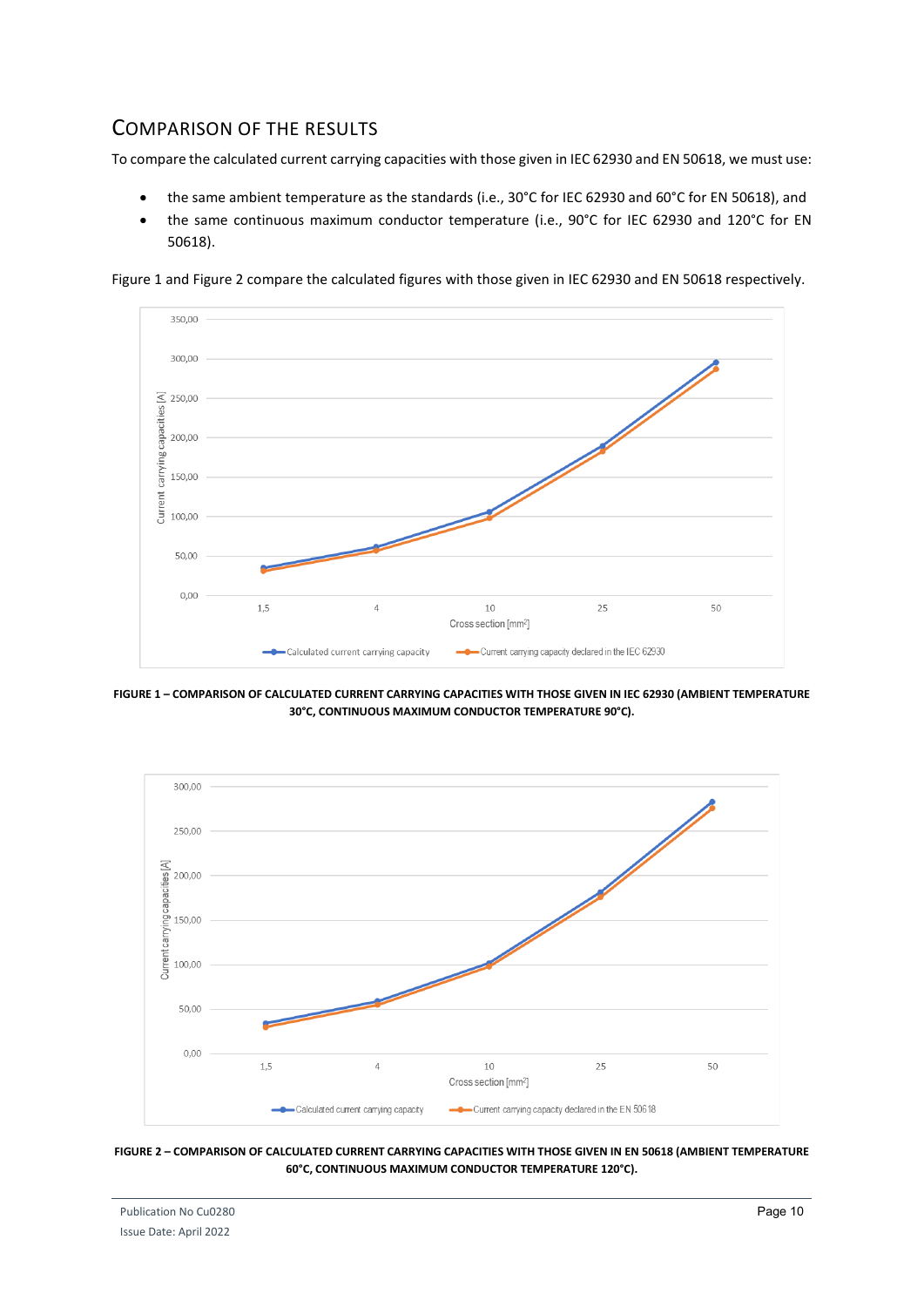[Figure](#page-13-0) 3 merges Figure 1 and Figure 2 into a single graph. It demonstrates the calculated (following the IEC 60287-1-1 method) and standards (IEC 62930 and EN 50618) current carrying capacities for different cross sections. All figures are based on a maximum temperature rise of 60 K, which is an assumption made in both IEC 62930 and EN 50618, and is also assumed in the calculations.

<span id="page-13-0"></span>

**FIGURE 3 – COMPARISON BETWEEN THE CURRENT CARRYING CAPACITIES CALCULATED AS DESCRIBED IN IEC 60287-1-1 AND THOSE GIVEN BY IEC 62930 AND EN 50618. ALL FIGURES ASSUME THE SAME TEMPERATURE RISE OF 60 K.**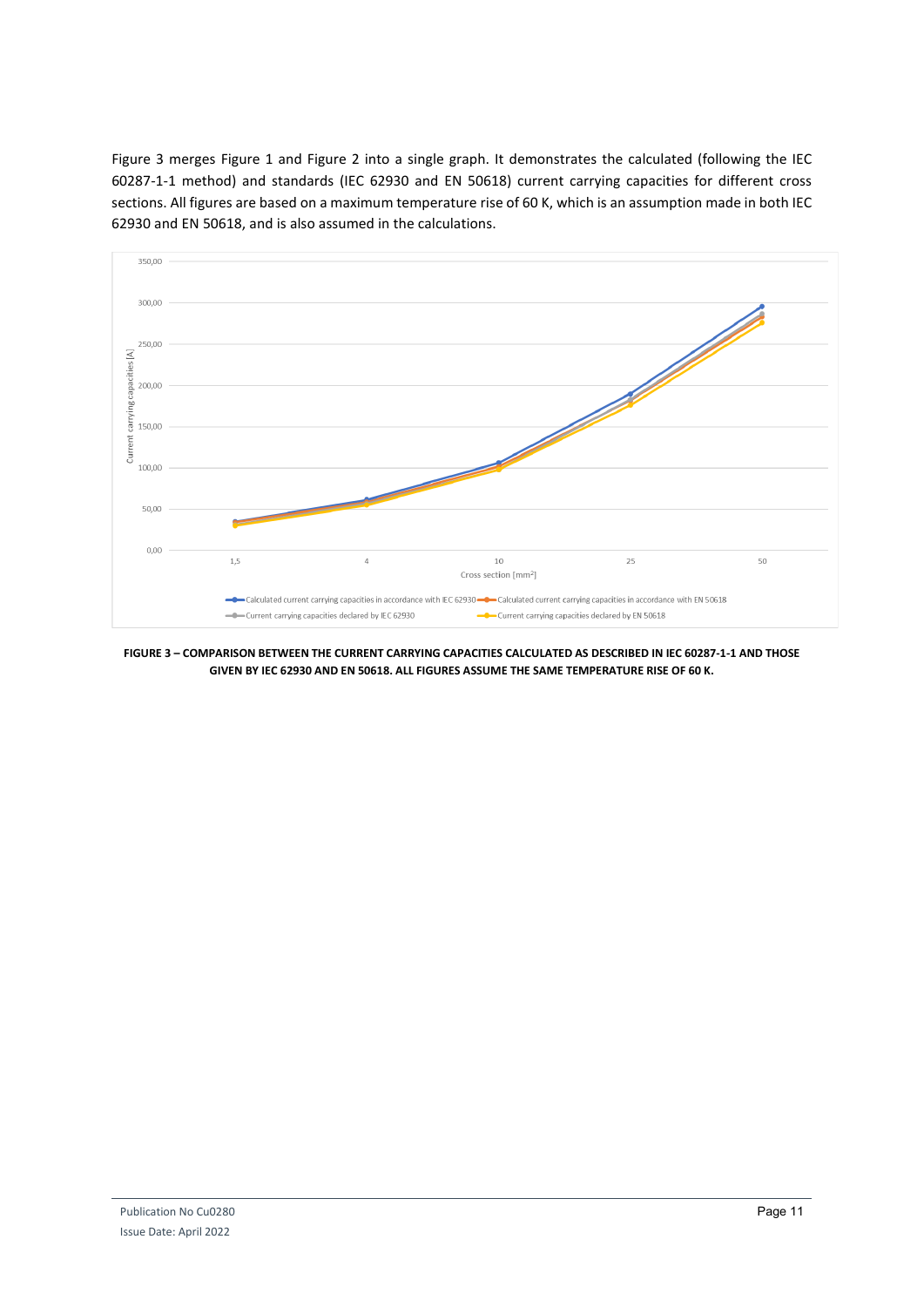# <span id="page-14-0"></span>**DISCUSSION**

### <span id="page-14-1"></span>RESULTS OF THE COMPARISON

The above analysis reveals that the perceived inconsistency between the current carrying capacities given in IEC 62930 and those given in EN 50618 does not actually exist. However, each standard presents its calculations in a different way, which could be misleading at first, and make comparison less straightforward:

- The current carrying capacities listed in IEC 62930 correspond to a maximum conductor temperature of 90°C at an ambient temperature of 30°C;
- The current carrying capacities listed in EN 50618 Table A.3, correspond to a maximum conductor temperature of 120°C at an ambient temperature of 60°C.

A meaningful comparison of current carrying capacities can only be made if the same temperature rise is considered, which is the case in our comparison.

Note that:

- $-$  A maximum conductor temperature of 120 $^{\circ}$ C is higher than the allowed maximum conductor temperature for continuous operation, defined in both standards as 90°C.
- Both standards allow cables to be operated at a maximum conductor temperature of 120°C for a limited time of 20,000 hours over the lifetime of the cable.
- Ambient temperatures, and consequently also conductor temperatures, are subject to significant daily and seasonal variations. Consequently, the maximum temperature will be reached for a limited time only. Over a 25-year period, 20,000 hours corresponds, for example, to 5 hours a day for 5 months per year.

#### <span id="page-14-2"></span>LIFE EXPECTANCY

The difference between conductor temperature and ambient temperature influences the heat exchange mechanism, but the major influencing parameter for life expectancy is conductor temperature. The life expectancy of a cable at normal operating conditions, allowing for a maximum conductor temperature of 90°C and with the current carrying capacities listed in IEC 62930, is 25 years. For every time a higher conductor temperature is reached, the lifetime of the cable will slightly diminish.

According to the Arrhenius law, cable lifetime is halved for every +10°C increase in conductor temperature assuming continuous operation at this temperature. This means that the life expectancy of a cable operated continuously at 120°C will be just 3.12 years or 27,375 hours.

#### <span id="page-14-3"></span>AMBIENT TEMPERATURE

The ambient temperature of the cable must be estimated carefully. Indeed, keeping the difference between the conductor temperature and the ambient temperature constant, a higher ambient temperature will result in a higher conductor temperature, and consequently a reduction in cable lifetime. Correction factors for the current carrying capacity can be used if the ambient temperature is estimated to be higher than the one given in the standard.

If the cable ambient temperature is unknown, and a given service life is to be guaranteed, oversizing the conductor cross section may be advisable.

There is more on ambient temperature in the European Copper Institute whitepaper "PV string cable temperature correction — How to obtain the ambient temperature?".